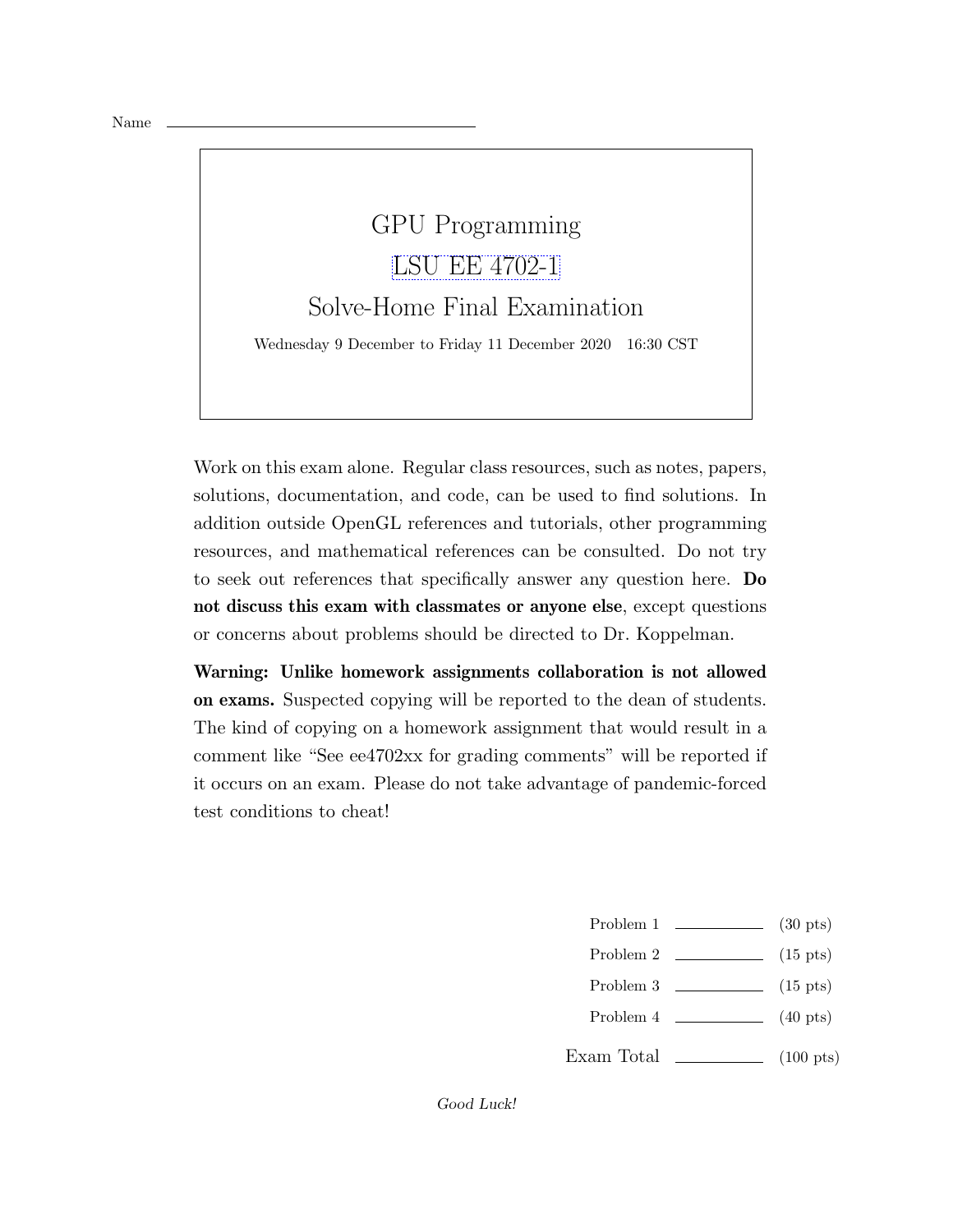Problem 1: [30 pts] The geometry shader below is based on the solution to the pre-final exam Problem 3. The geometry shader renders a prism centered on the triangle with a hole cut in it. The prism is also called a monolith in a playful reference to a recent news story. Notice that there is a vec2 array, pts, declared in the shader. This array has the coordinates of the points on the pointy p from Pre-Final Exam Problem 1. The points are in the pointy p's local coordinate space and are in the right order to render the p as a triangle strip.

Modify the shader so that p's are rendered instead of monolith faces. Each p must be on the same plane as the monolith face and must be the same size. That is, the p can't extend outside where a face would be, the bottom, top and left edge must touch the respective edges of the face. The pointy part must touch or be near the right edge.

See the screenshot to the right. In the screenshot some holes have monoliths, and some have p's. In your solution just render p's.



Modify the shader to render the p's where the monolith faces would go.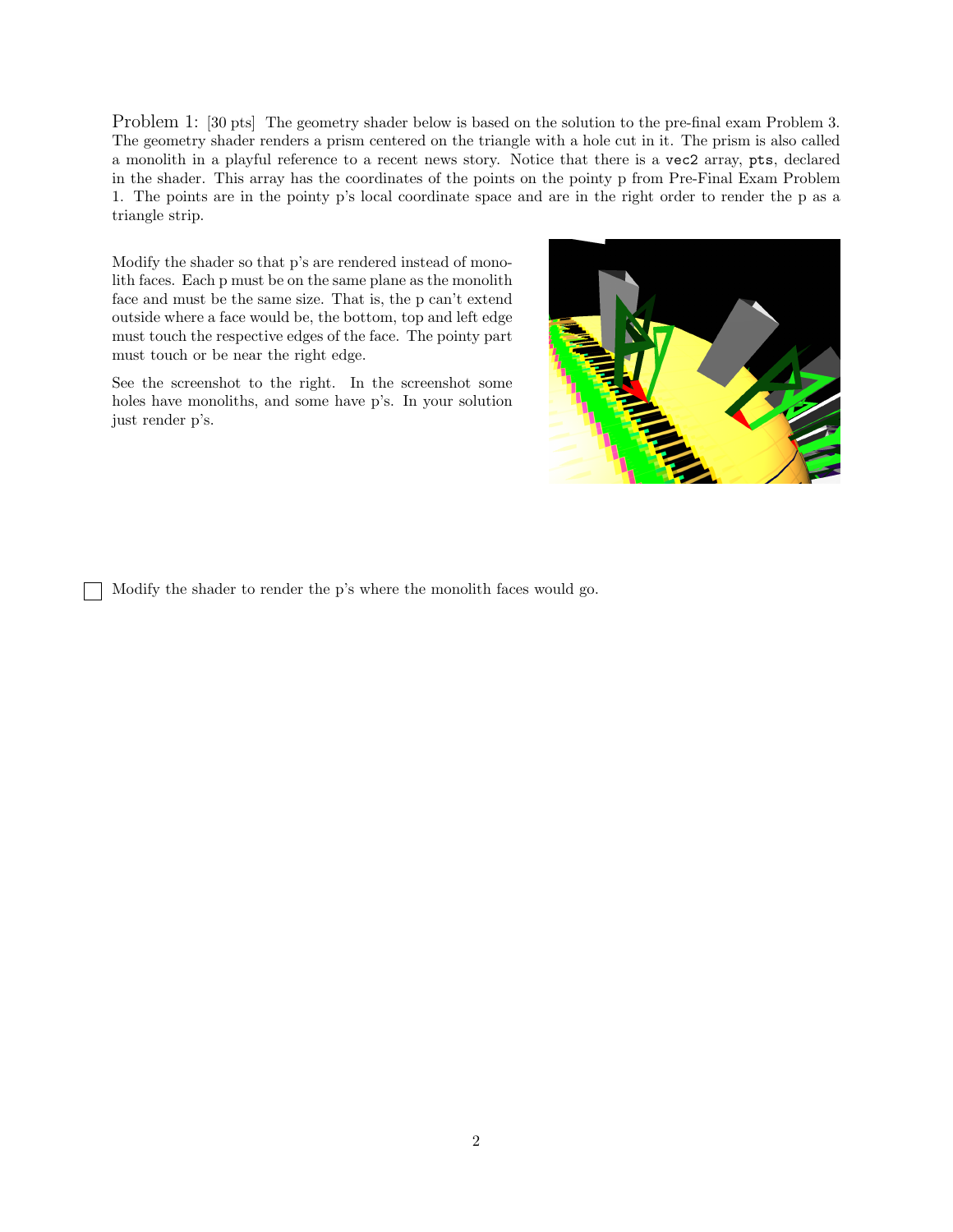```
void qs mono p() {
 vec4 ctr_ce = AVG(vertex_e); // Coord at triangle center.
 vec3 ctr_ne = AVG(normal_e); // Normal at triangle center.
 // Render the triangle-with-a-hole using a triangle strip that wraps around hole.
 for ( int ii=0; ii<=3; ii++ ) {
     int i = ii \, % \, 3;normal_e = f * In[i].normal_e + (1-f) * ctr_ne;vertex_e = f * In[i].vertex_e + (1-f) * ctr_ce;
     gl_Position = gl_ProjectionMatrix * vertex_e;
     EmitVertex(); // Emit inner triangle vertex.
     normal_e = In[i].normal_e;vertex_e = In[i].vertex_e;gl_Position = In[i].gl_Position;
     EmitVertex(); // Emit original triangle vertex.
   }
 EndPrimitive();
 float size = length(In[0].vertex_e-In[1].vertex_e); // Height of monolith.
 color = vec4(0.05, 0.5, 0.05, 1);// Compute and save the coordinates of the top of the monolith, and surface normals.
 vec3 vtx_e[3], snorm_e[3];
  for ( int i=0; i<3; i++ ) {
     snorm_e[i] = size * normalize( f * In[i].normal_e + (1-f) * ctr_ne);
     vtx_e[i] = f * In[i].vertex_e.xyz + (1-f) * cr_rce.xyz;// Local x and y coordinates of the points on the pointy p.
 vec2 pts[] = { \{0,0\},\{1,0\}, \{0,7\},\{1,6\}, \{4,5\},\{3,5\}, \{1,3\},\{1,4\} };
 for ( int i=0; i<3; i++ ) { // Iterate over faces of monolith.
     int ni = (i + 1) % 3; // Next i, possibly wrapped around.
     // Compute the normal of a face of the monolith.
     normal_e = normalize( cross( vtx_e[ni] - vtx_e[i], snorm_e[i].xyz ) );
     // Use a triangle strip to emit one face of the monolith.
     vec3 va[4] = { vtx_e[i], vtx_e[ni], vtx_e[i] + snorm_e[i], vtx_e[ni] + snorm_e[ni] };
     for ( int j=0; j<4; j++ ) {
         vertex_e.xyz = va[j];
         gl_Position = gl_ProjectionMatrix * vertex_e;
         EmitVertex();
       }
     EndPrimitive();
   }
}
```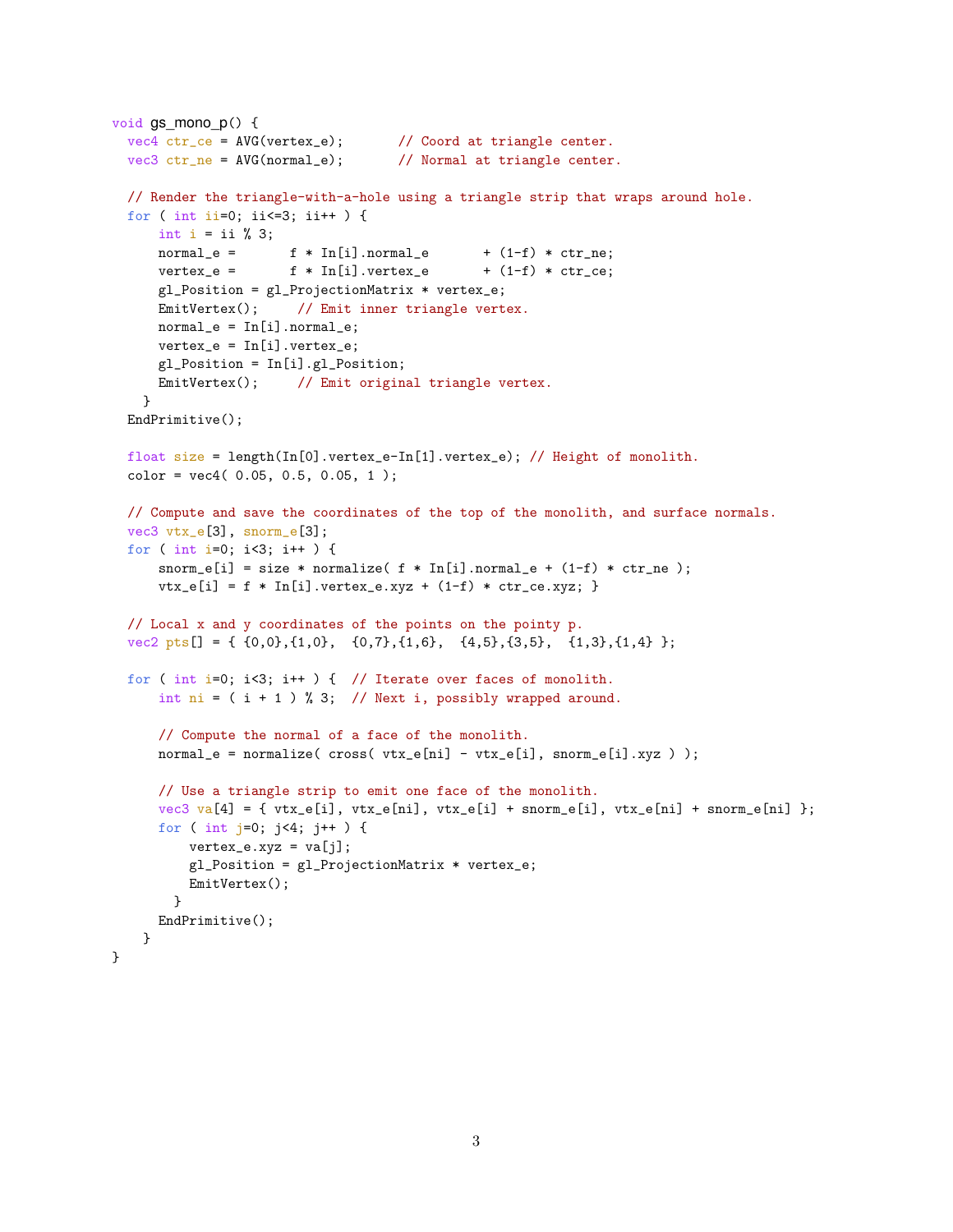Problem 2: [15 pts] The vertex and geometry shaders below are used in rendering pipeline T, in which the input primitives are individual triangles, and rendering pipeline  $S$ , in which the input primitive is a triangle strip. In both cases the shaders work correctly, but there might be differences in performance.

(a) Modify the vertex and geometry shader to reduce the amount of data sent from the vertex shader to the geometry shader. Do so by moving some of the work performed by the vertex shader to the geometry shader. If necessary, declare new input and output variables. For this part the shaders will be run on pipeline S. Do not make changes that result in additional computation unless those changes also reduce vertex-to-geometry shader data transfer. Of course, your changes should not change what the shaders do.

Modify shaders to reduce vertex-to-geometry shader data transfer.

Don't make a change the has no impact on data transfer but does increase the amount of computation.

```
void vs main basic() { // The Vertex Shader
  gl_Position = gl_ModelViewProjectionMatrix * gl_Vertex;
  vertex_e = gl_ModelViewMatrix * gl_Vertex;
  normal_e = normalize(gl_NormalMatrix * gl_Normal);
  gl_BackColor = gl_FrontColor = gl_Color;
  tex_coord = gl_MultiTexCoord0.xy;
}
void gs_main_basic() { // The Geometry Shader
  const bool type_a = glPrimitiveIDIn & 1;
  vec4 color_adjust = type_a ? vec4(0.5, 0.5, 0.5, 1) : vec4(1);
  for ( int i=0; i<3; i++ )
    {
      gl_FrontColor = gl_FrontColorIn[i] * color_adjust;gl_BackColor = gl_BackColorIn[i] * color_adjust;
      gl_Position = gl_PositionIn[i];
      tex_coord = In[i].tex_coord;
      normal_e = In[i].normal_e;vertex_e = In[i].vertex_e;
      EmitVertex();
    }
  EndPrimitive();
}
```
(b) The requirement to not make changes that result in additional computation unless those changes also reduce vertex-to-geometry shader data transfer is much easier to comply with when the shaders are run on pipeline T. Explain why and include an example of such a change. The change should not change what the shaders do and should be useful. (That is, move something.)

Why is it easier to avoid additional computation when the shaders are used in pipeline  $T$  than it is when the same shaders are used in pipeline  $S$ ?  $\parallel$  Note: Don't compare the absolute performance of S to T, compare how much the change impacts computation on each pipeline.

Provide an example.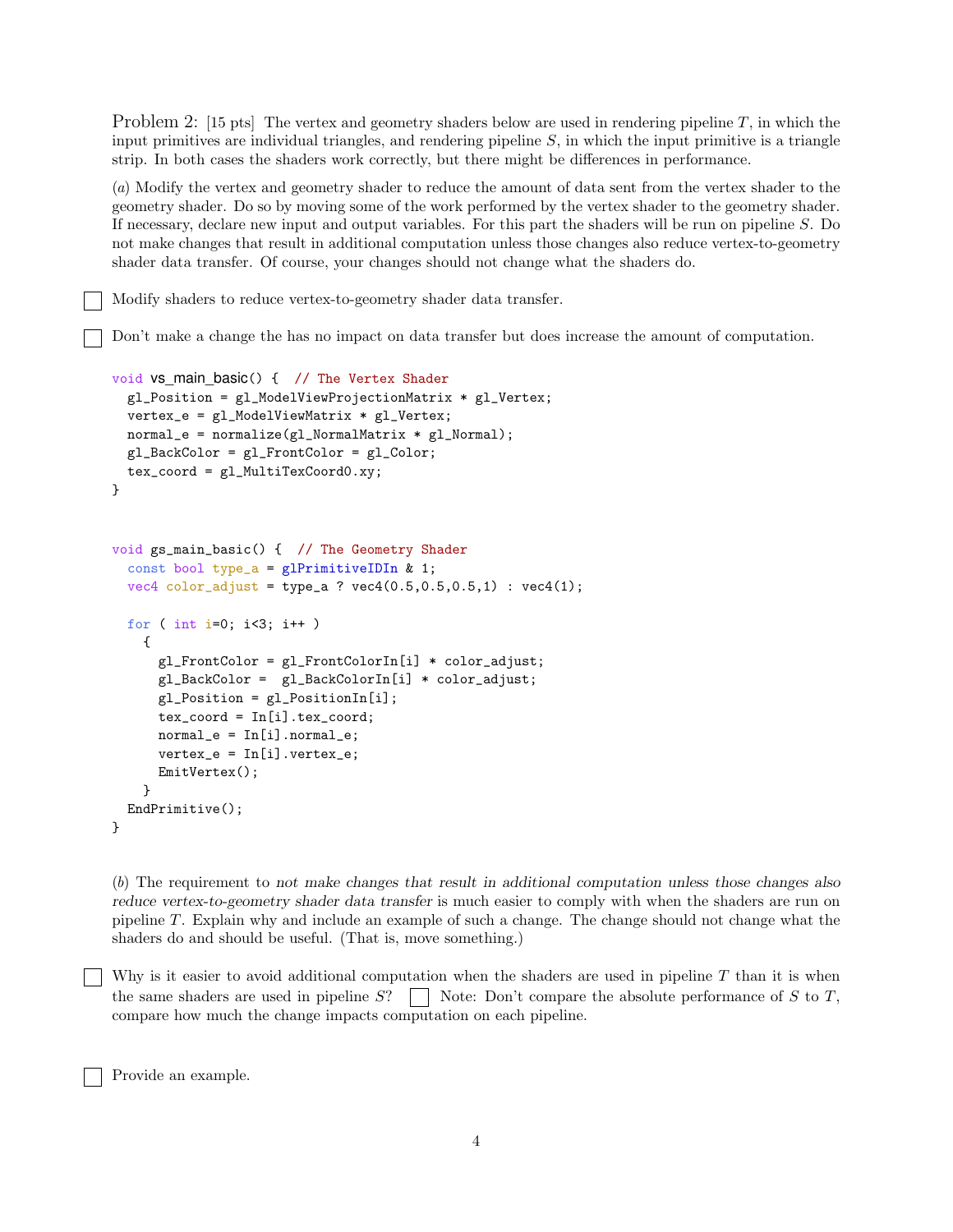Problem 3: [15 pts] In Homework 3 we experimented with two ways to render a triangle with a hole in it. In the one-triangle method we relied on the fragment shader to render the hole. The geometry shader just emitted one triangle with little work. In the many-triangle method we emitted several triangles, forming a triangle-with-a-hole shape.

Based on performance measurements, we found that the one-triangle method was faster. That must mean that the extra work done by the geometry shader in the many-triangle method had more of an impact than the extra work done by the fragment shader in the one-triangle method.

Let  $t_{g1}$  denote the time used by one invocation of the geometry shader for the one-triangle method, let  $t_{gm}$ denote the time used by one invocation of the fragment shader for the many-triangles method. Let  $t_{f1}$  and  $t_{fm}$  denote the times for one invocation of the respective fragment shaders.

Let  $n$  denote the number of spheres rendered, and let  $g$  denote the number of triangles in one sphere tessellation. Finally, let f denote the fraction of the triangle covered by the hole.

(a) Based on these, find an expression for the time used by the geometry shaders for each method.

Time for geometry shader using one-triangle method:

Time for geometry shader using many-triangle method:

(b) Find an expression for the time used by the fragment shaders. Use  $n_{f1}$  for the total number of fragment shader invocations in the one-triangle method. (But use it for both expressions.)

Time for fragment shader using one-triangle method:

Time for fragment shader using many-triangle method:

(c) What does  $n_{f1}$  depend on? How can  $n_{f1}$  be made larger or smaller when viewing a scene without changing the primitives sent into the rendering pipeline. That is, one can't send fewer spheres or more spheres into the rendering pipeline.

Quantity  $n_{f1}$  depends on:

It can be changed when viewing a scene by: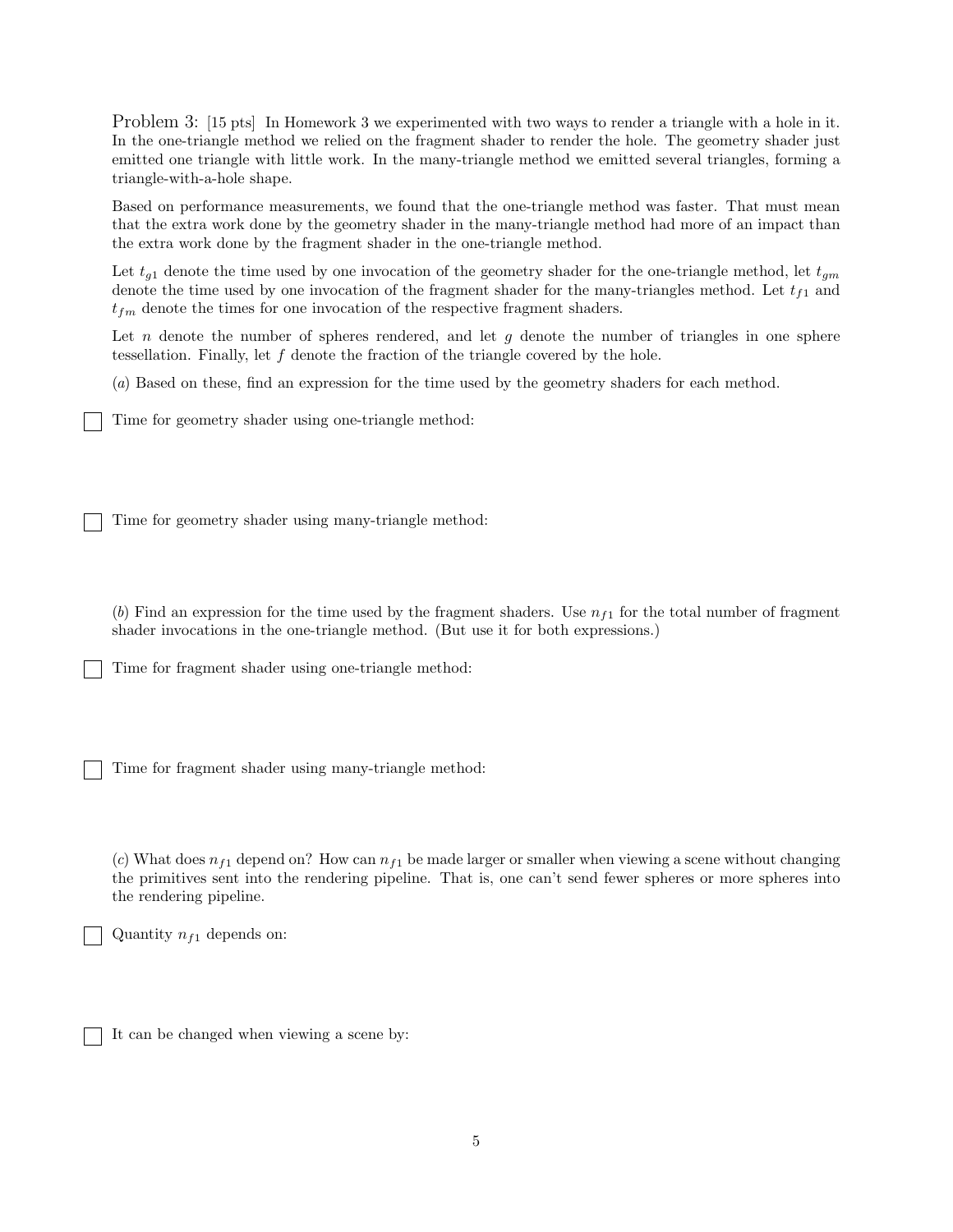Problem 4: [40 pts] Answer each question below.

(a) The two shaders below do the same thing, though slightly differently.

```
void vs_plan_a() {
  vertex_e = gl_ModelViewMatrix * gl_Vertex;
  gl_Position = gl_ProjectionMatrix * vertex_e;
}
void vs_plan_b() {
  vertex_e = gl_ModelViewMatrix * gl_Vertex;
  gl_Position = gl_ModelViewProjectionMatrix * gl_Vertex;
}
```
OpenGL is provided a modelview matrix and a projection matrix at the beginning of a rendering pass. In both vs\_plan\_a and vs\_plan\_b there are two matrix/vector multiplies, which require  $4^2 = 16$  multiply/ add operations each. But vs\_plan\_b uses gl\_ModelViewProjectionMatrix, which is the product of the modelview and projection matrices. The product of these two matrices is computed using  $4^3 = 64$  multiply/ add operations. That brings the total to  $16 + 16 + 64 = 96$  operations, much more than 32 for vs\_plan\_a, right?

Describe the flaw with this argument.

Describe a case when the argument is correct, but explain why this case does not reflect typical use.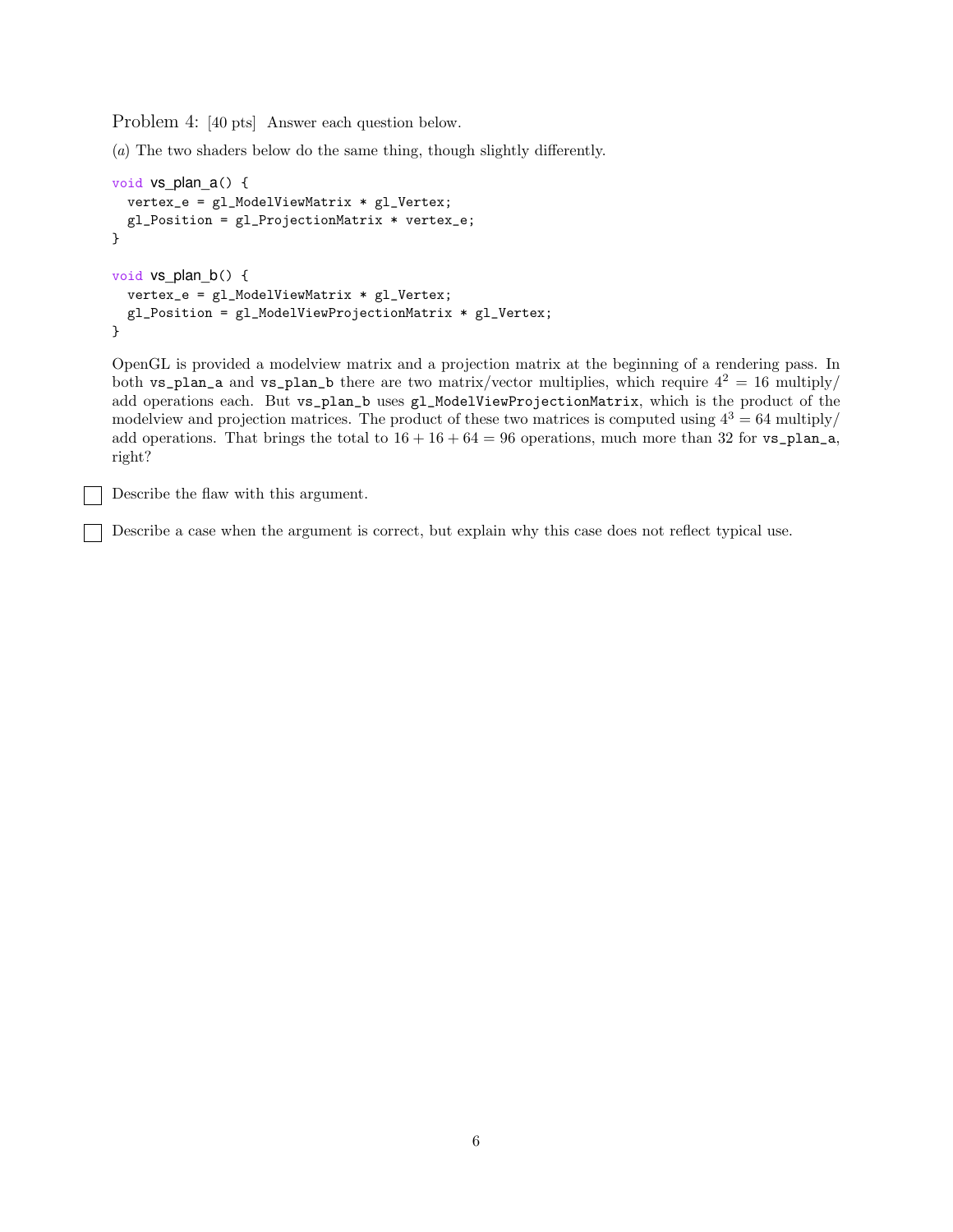(b) Answer the following questions about view volumes.

What is a view volume?

It is easy to determine whether a vertex is in the view volume by using its coordinate in  $\bigcirc$  object space,  $\bigcirc$  eye space, or  $\bigcirc$  clip space (check one).

Given the coordinate in that space, how can one tell whether it is inside or outside the view volume?

It is easy to determine whether some triangles are in the view volume.  $\Box$  Provide an example of such a triangle and  $\Box$  explain why.

Provide an example of a triangle for which it is not so easy to determine if it is in the view volume. Illustrate with a diagram.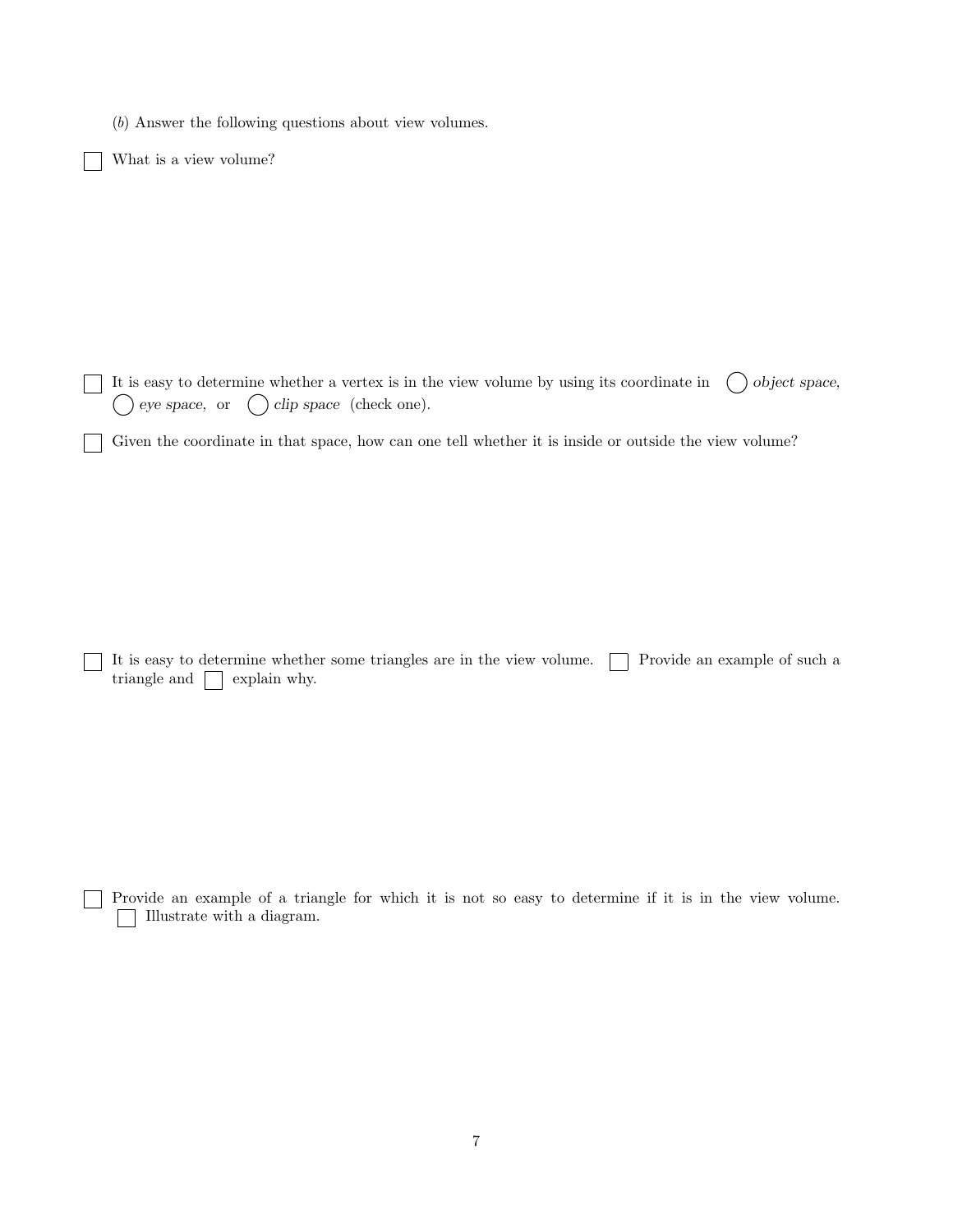(c) Describe how suitable an OpenGL uniform variable is for the following:

Explain whether this a suitable use for a uniform variable: To hold the lighted color computed by a vertex shader.

Explain whether this a suitable use for a uniform variable: To hold the location of a light source.

(d) Vertex coordinates are usually three dimensional but texture coordinates are usually two dimensional. Why? (Ignore the w component in your answer.)

Texture coordinates have two, not three, dimensions because: